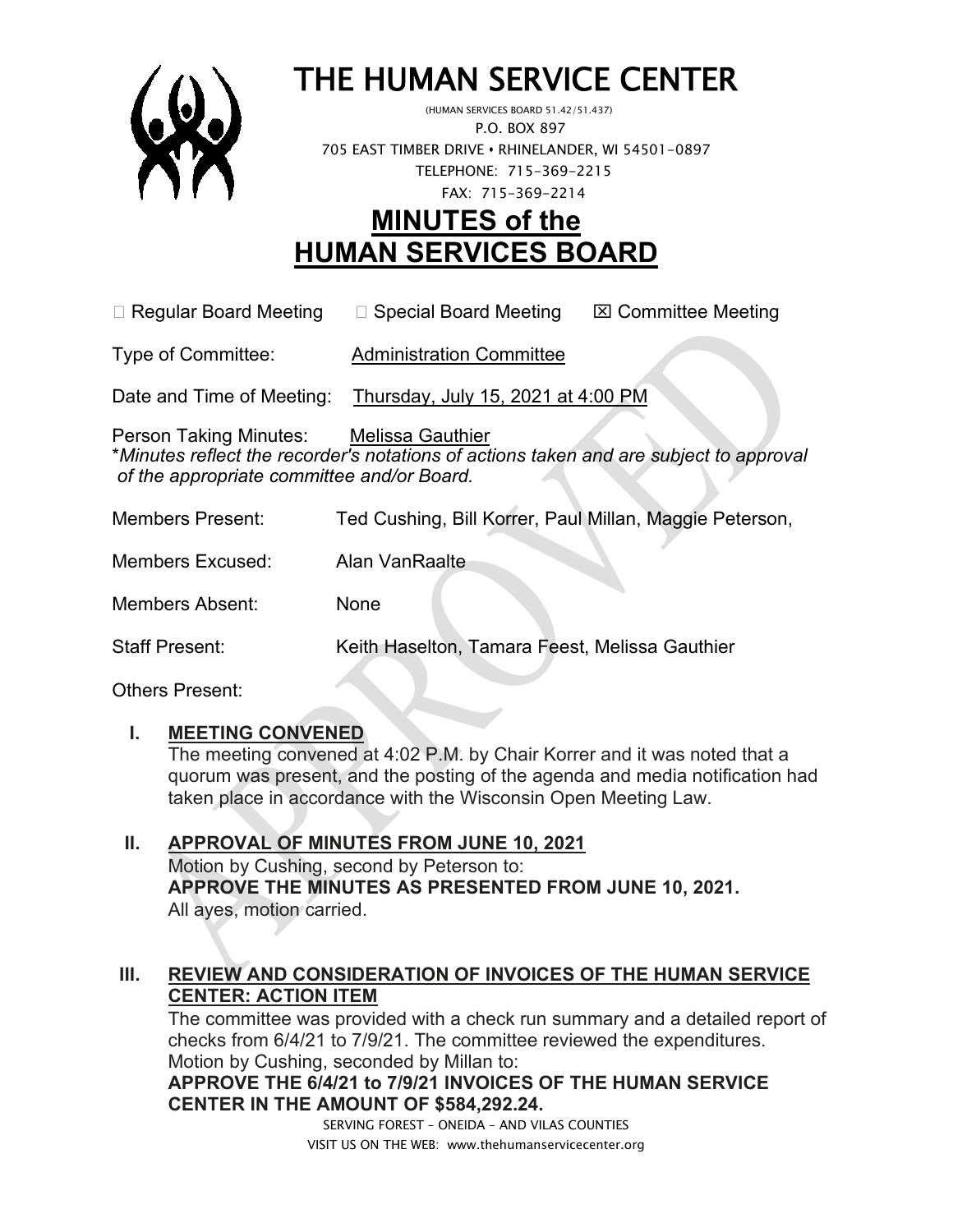All ayes, motion carried.

#### **IV. FINANCIAL UPDATE**

Haselton provided the committee with a financial update. The members were given a handout that outlined the Statement of Net Position and Statement of Activities by program. Haselton noted that through May 2021, HSC is reporting a surplus of \$389,000. Haselton also reported that hospitalizations are still up about 11.5% over 2020 and long-term care costs at Trempealeau are up 46% due to higher needs of the clients placed there.

### **V. 2022 BUDGET – COST OF LIVING ADJUSTMENT: ACTION ITEM**

Haselton reported to the committee that at June's Administration Committee, Paddock presented the committee an analysis of 2022 cost-of-living increases of 3% and 3.5% as requested by the Committee in June. Haselton reported the difference between the two, including fringe benefits, would be about \$14,905. Motion by Cushing, second by Millan to:

**APPROVE THE 3.5% COST OF LIVING ADJUSTMENT FOR 2022.** All ayes, motion carried.

#### **VI. ADDITIONAL CLTS SUPPORT & SERVICE COORDINATOR POSITION: ACTION ITEM**

Feest reported that in July's Developmental Disabilities Committee meeting, the committee approved and forwarded to Administration Committee, a motion to hire an additional CLTS Support & Service Coordinator. Feest reported that there has been a steady increase of children being enrolled in CLTS, with 24 enrolled since August with no discharges. Feest reported that each CLTS Support & Service Coordinator currently is working with a caseload of 35-40 clients and continuing to enroll children into this program will not be possible without additional staff. Feest reported that an additional CLTS Support & Service Coordinator will help to redistribute the caseload from the other Coordinators to continue to allow enrolling children released from the state waitlist. Feest also reported that the position will take about 6 months to train and after training the position will be a break even from a budget standpoint due to case management revenues generated by the position.

Motion by Millan, second by Cushing to:

#### **AUTHORIZE HSC TO HIRE ADDITIONAL CLTS SUPPORT & SERVICE COORDINATOR.**

All ayes, motion carried.

#### **VII. 2020 SURPLUS: ACTION ITEM**

Haselton reported to the committee that since June's Administration Committee meeting, the original 2020 surplus of \$711,818.22 has been revised to \$751,828.22, of which \$380,010 remains following June's motion to return a portion of the surplus to the Counties. Haselton reported that HSC management